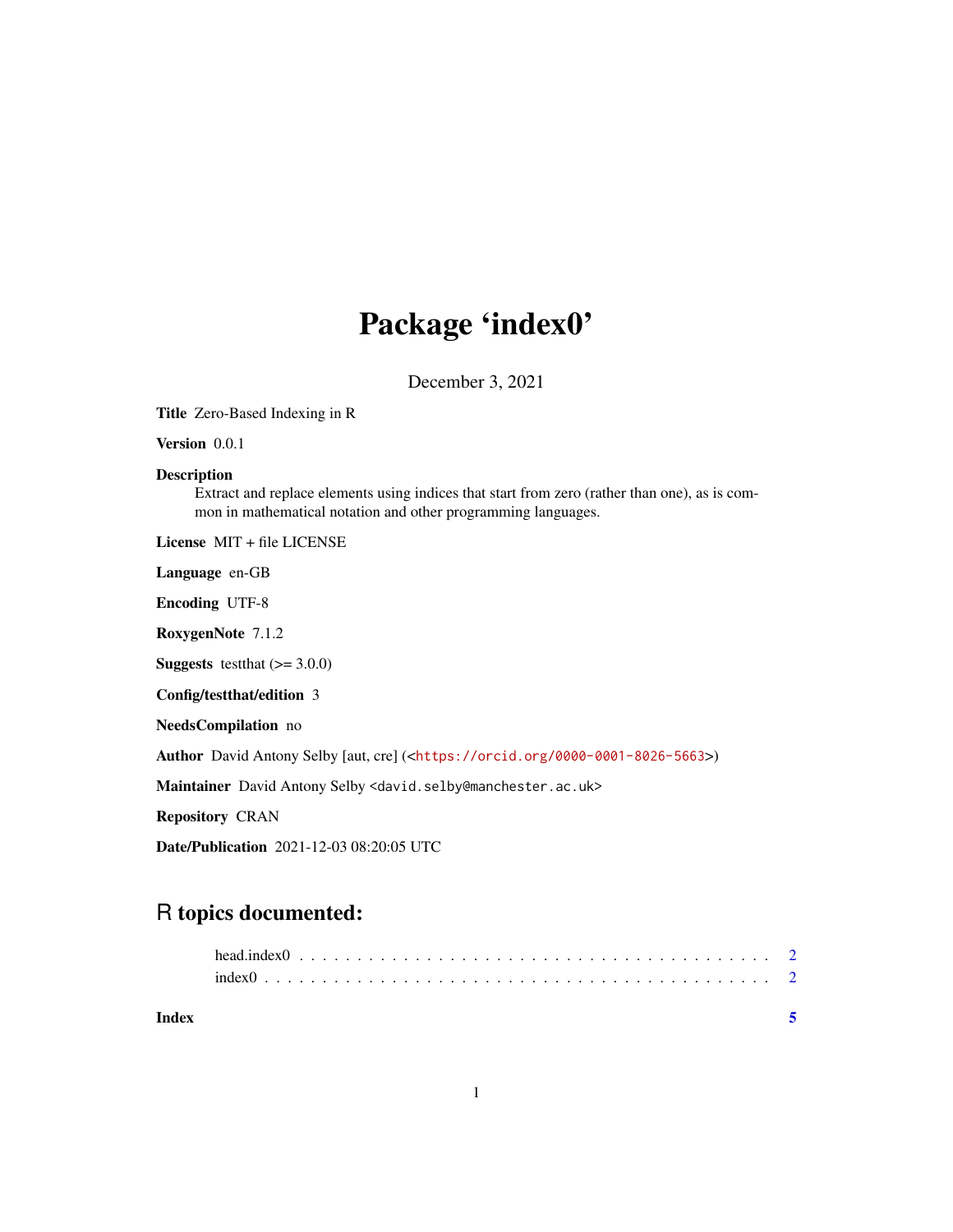<span id="page-1-0"></span>

#### Description

Works like [utils::head\(\)](#page-0-0) and [utils::tail\(\)](#page-0-0).

#### Usage

```
## S3 method for class 'index0'
head(x, \ldots)## S3 method for class 'index0'
tail(x, \ldots)
```
#### Arguments

|                         | An index0 object                            |
|-------------------------|---------------------------------------------|
| $\cdot$ $\cdot$ $\cdot$ | Other arguments, passed to generic function |

#### Details

Just because an object is zero-indexed, doesn't mean that the definition of, for example, "the first 5 elements" or "the last two elements" has changed. Thus we add methods head() and tail() to ensure they behave as normal.

#### Value

An index0 object

index0 *Zero-based indexing of vectors*

#### Description

Normally R is indexed from 1, but with the special index0 class, you can have vectors that are indexed from zero. Works both for subsetting (extraction) and (sub-)assignment. An index0 object is just like a normal vector or matrix, but  $x[i]$  returns or replaces the  $(i+1)$ th index.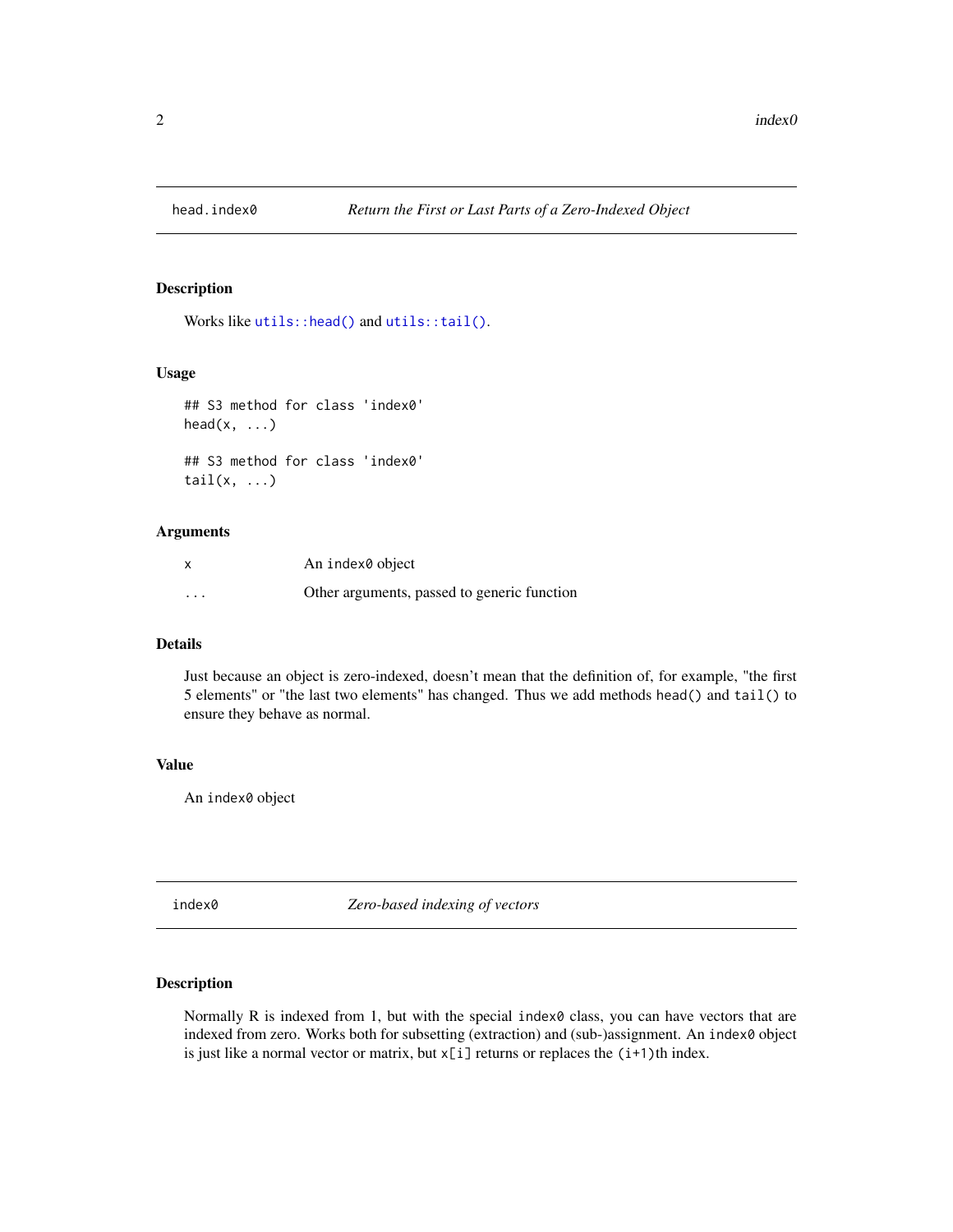#### $index0$  3

#### Usage

```
## S3 method for class 'index0'
x[i, j, ...]
## S3 replacement method for class 'index0'
x[i, j, ...] <- value
as.index0(x)
as.index1(x)
is.index0(x)
index_from_0(x)
## S3 method for class 'index0'
print(x, \ldots)
```
#### Arguments

| $\mathsf{x}$            | object from which to extract element(s) or in which to replace element(s) |
|-------------------------|---------------------------------------------------------------------------|
| i, j                    | indices specifying elements to extract or replace. Starting from 1.       |
| $\cdot$ $\cdot$ $\cdot$ | other arguments passed to generic methods.                                |
| value                   | typically an array-like R object of a similar class as x.                 |

#### Details

Assign the class index $\theta$  to a vector, using as. index $\theta$ () or index\_from\_ $\theta$ (), then use the subset operators normally and they will be indexed from zero. You can reverse the operation (reset to indexing from 1) with as.  $index1()$  or by manually removing the index $\theta$  class. Character indices *seem* to be unaffected. Be cautious with logical indices. See examples.

#### Value

as.index0 returns the input (typically a vector or matrix) unchanged except for the addition of an index0 class attribute, which enables the zero-based indexing behaviour. Use as.index1 to remove this class again, if present.

If x is a zero-indexed object with class index $\theta$ , then  $x[i]$  returns an appropriate subset of x. The returned subset is also zero-indexed.  $x[i]$  <-value changes the ith element (effectively  $(i+1)$ th element in ordinary R code) in place.

is.index0(x) returns TRUE if x is indexed from zero, otherwise FALSE.

#### Source

Partially inspired by this Stack Overflow answer: [Zero based arrays/vectors in R](https://stackoverflow.com/a/49927880)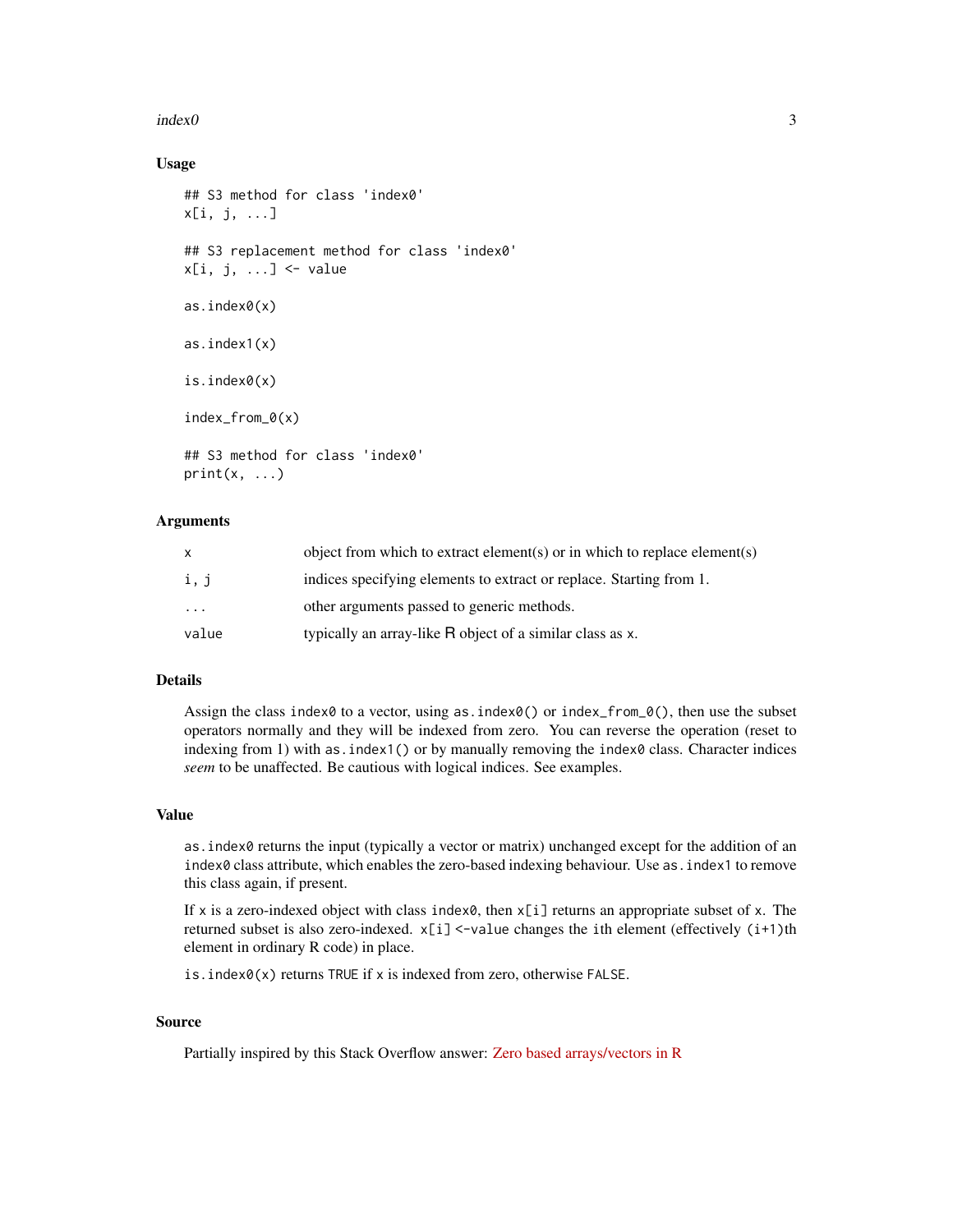$4 \cdot \text{index0}$ 

#### Examples

```
# Vectors
v <- as.index0(letters)
v[0:3]
v[c(0, 2)] <- c('zeroth', 'second') v
# Matrices and arrays
m \leftarrow index_from_0(matrix(1:4, 2))
m[0, 1]
m[0, 1] <- 99 m
```